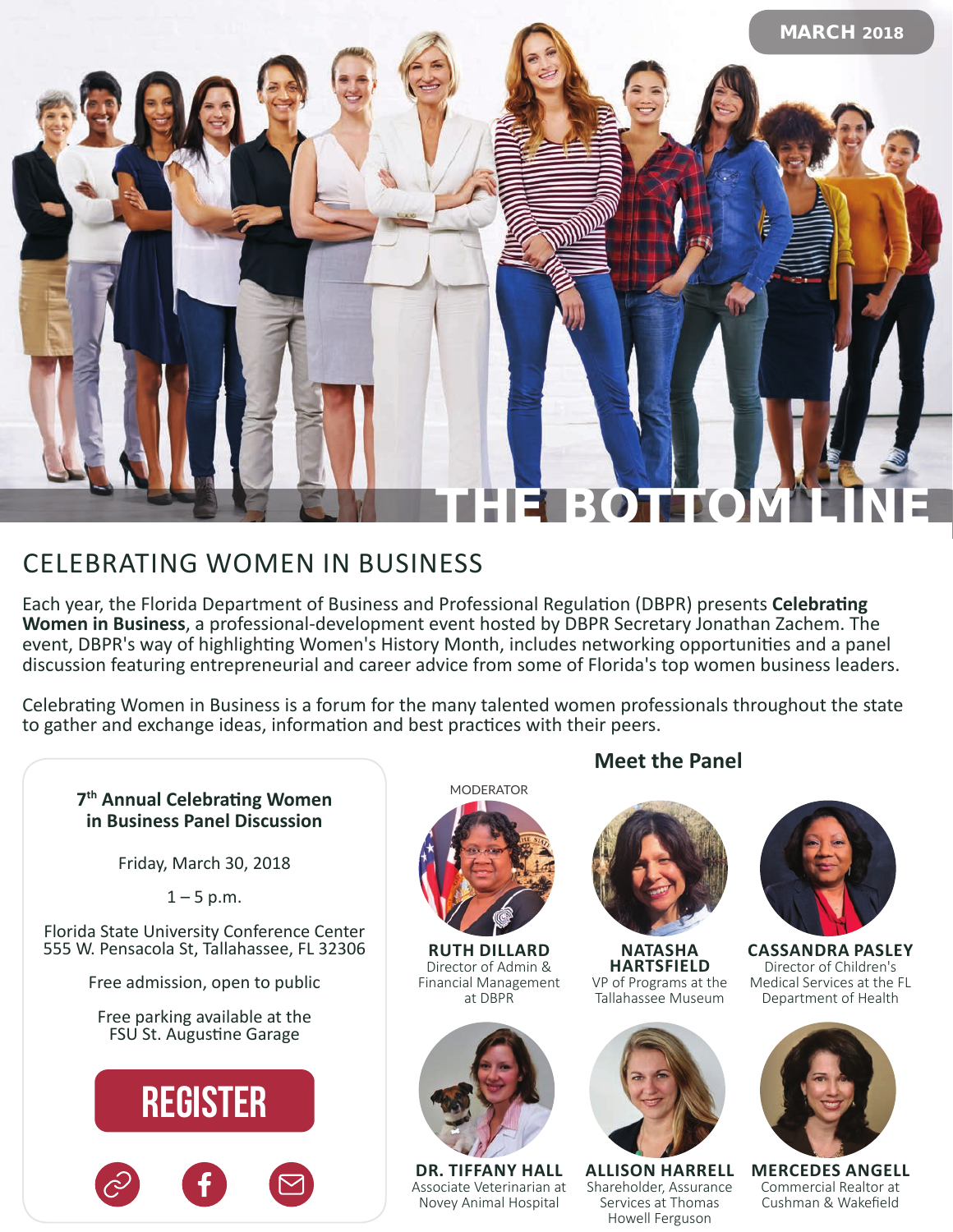# DBPR HONORS WOMEN'S HISTORY MONTH

# **[THE FLORIDA WOMEN](https://flwomenshalloffame.org/)'S**

Annual Presidential Proclamations have designated March as Women's History Month since 1987, according to the U.S. Library of Congress. The observance celebrates the contributions and accomplishments of women throughout American history and their vital influence on industry, the economy and society.

The Florida Women's Hall of Fame was established<br>in 1982. It was created, as stated in Chapter 92-48 of the Laws of Florida, with "the intent of the Legislator to recognize and honor those women who,

through their works and lives, have made significant improvement of the life of women and for citizens of Florida." Every year, three women are inducted into the Hall of Fame. The annual nomination season begins April 1 and ends July 15. The Florida Commission on the Status of Women reviews nominees and sends the Governor a list of 10 by October 1, from which the three are chosen by November 1.